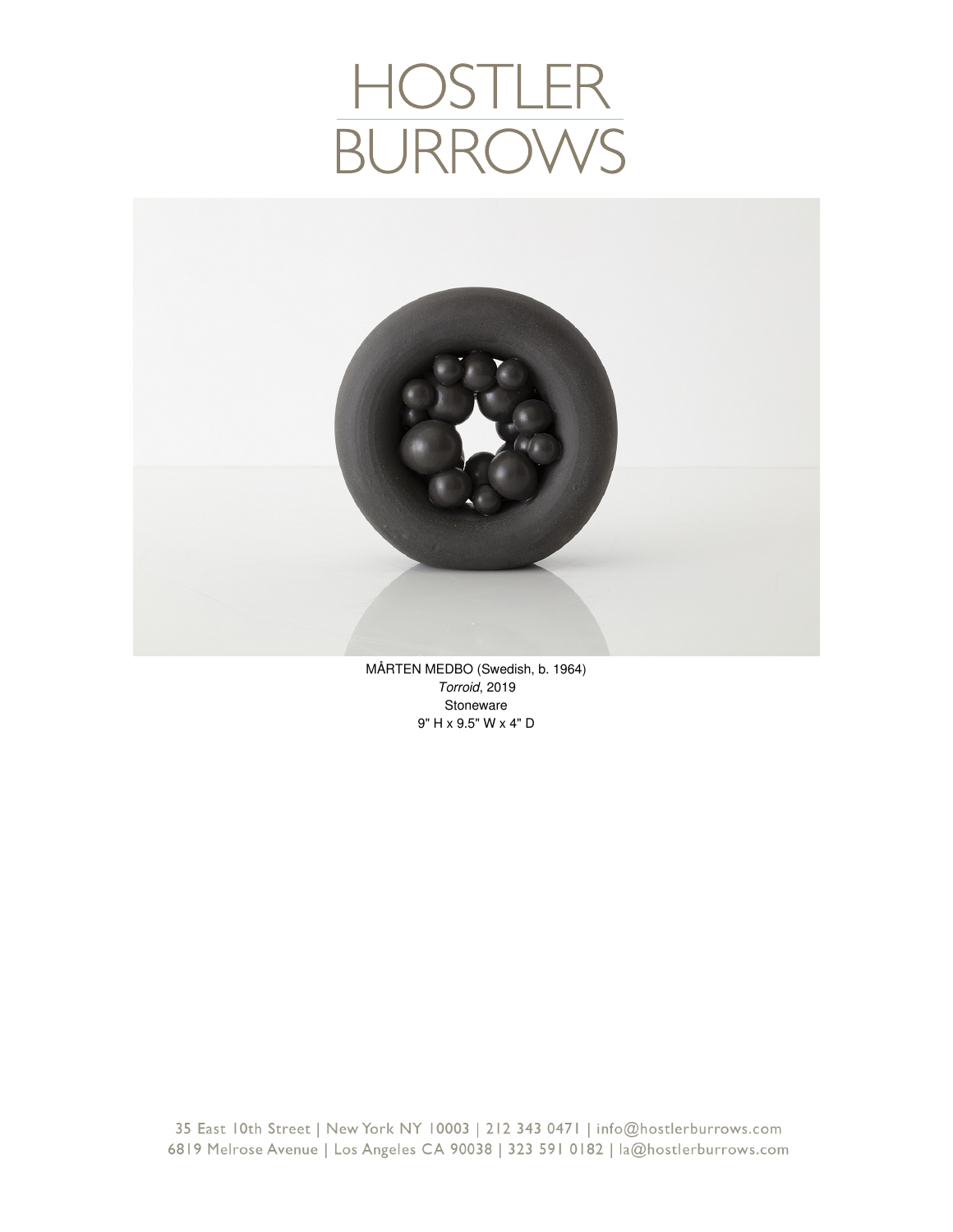

## **MÅRTEN MEDBO Swedish, b. 1964**

Mårten Medbo is one of Scandinavia's foremost contemporary ceramic artists. Born in 1964 in Järfälla and educated at the University College of Arts, Crafts and Design in Stockholm, Medbo discovered ceramics at the early age of 10, and has continued to experiment with, challenge and master his material for over four decades. His unique and highly recognizable sculptural objects have drawn international attention, and in 2014 his work was selected to be part of the much celebrated group exhibition FIRE! at Venus Over Manhattan in New York. Curated by Simone and Michaela de Pury, the exhibition helped fuel a resurgence in the field of ceramic art and included works by such renowned artists as Sterling Ruby and Ai Weiwei.

Medbo's sculptures encompass the qualities of brutalistic, industrial elegance and expressive organic physicality all at once. Many of his abstract forms possess a mysterious aura, at times appearing alive, sometimes even repulsive. The stately vases in Medbo's most known sculptural series Crowd fascinate and compel the viewer to touch, while also evoking associations to the organic and strange - beautiful abscesses or boils. Unidentifiable creatures, as in the series Lost, exude vulnerability and evoke sympathy, while at the same time arousing discomfort due to their otherworldly appearance. Beauty and disgust, pleasure and pain, purity and dirt, attraction and aversion are all part of Medbo's artistic territory, where he dismisses dichotomies in order to grasp and communicate life's limitless essence. The artist rejects being strictly categorized, constantly embracing new aesthetic details and frameworks for his sculptures.

"One of the many tensions found within Mårten Medbo's practice stems from his use of both abstract and figurative imagery, often resulting in objects occupying a place on the borderline between these two categories. We are confronted with forms and structures that are not fully figurative, but neither abstract. Among the artist's ceramic and glass pieces, there are numerous examples of works having a resemblance to anthropomorphic or biomorphic structures, without being completely identifiable as such. The vessels and sculptures sometimes look as if being suddenly frozen in the process of organic growth or expansion. However, rather than focusing on the repetitive character of organic structures, Mårten Medbo's work is drawn towards irregularities and idiosyncrasies. The structures seem to be on the verge of breaking free from their inner logic; they loosen up, start to glow mysteriously, or even mutate. Bewildering and sometimes almost creepy, these pieces convey an image of nature running wild. With their references to popular culture's predilection for evoking the unknown that lurks beneath the everyday, Mårten Medbo's works fascinate us by virtue of their strangeness and physical intensity rather than by beauty or sophistication." Löve Jonsson, Critic, writer, and head of RIAN Museum of Design.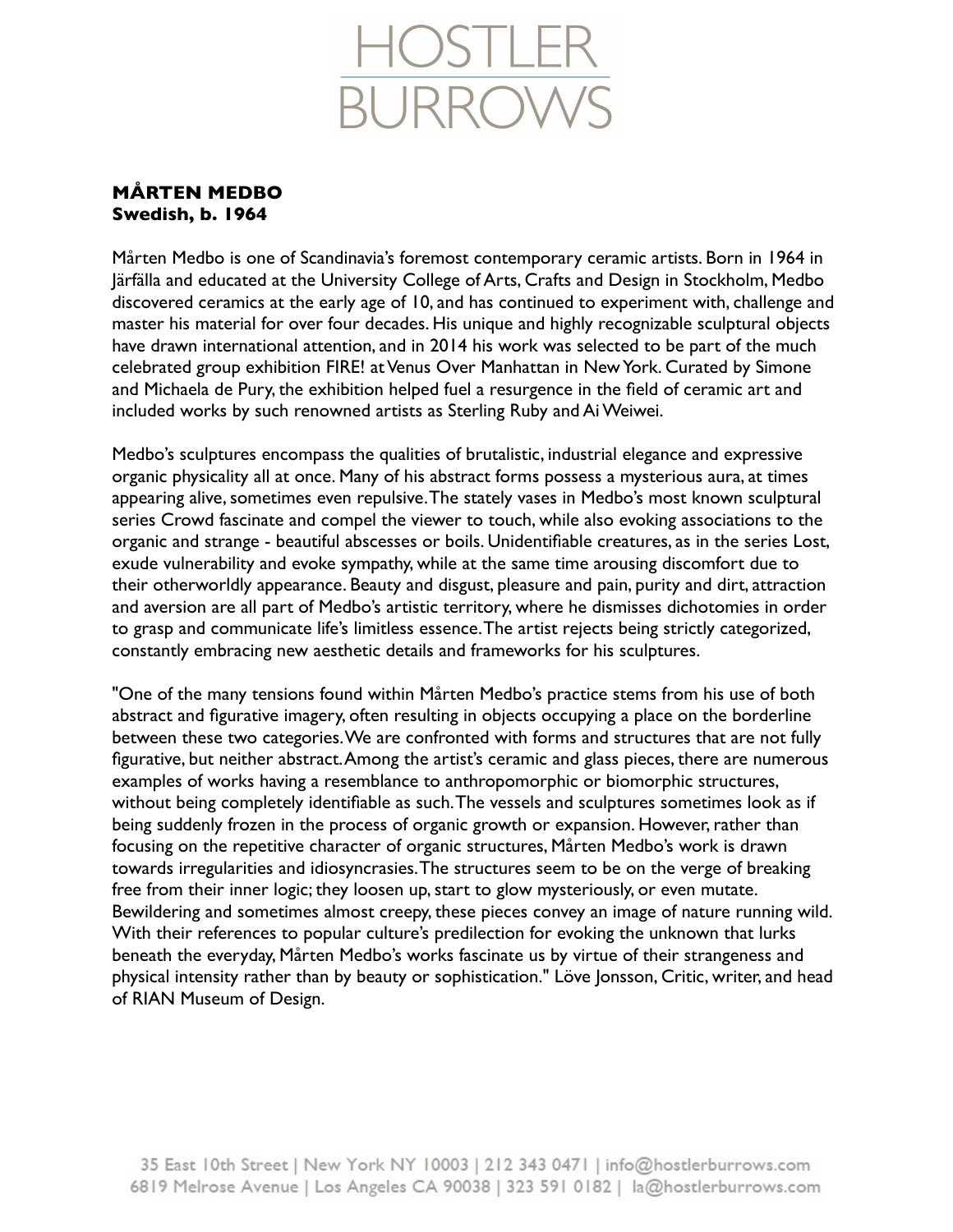

In addition to ceramics Medbo works in glass and concrete, and has produced several public sculptures in very large scale. Medbo has also created live works, as in 2012 when he conducted a mesmerizing performance at the Gustavsberg exhibition venue. The artist sat in a glass cage making ceramics and throwing vases on a conveyor belt, from which they proceeded to fall and shatter, creating an enormous pile of shards, all that was left of the performance at the end. The symbolism of this piece is simple yet potent, a performance that was not only a meditation on life and human endeavor at large, but also on the fate of an "old fashioned" craft which continues to fascinate and inspire a new generation of ceramic artists pushing the boundaries of the medium.

 The artist's works are represented in the National Museum in Stockholm and Röhsska Museum in Gothenburg, John Michael Kohler Art Center USA, The Icelandic Museum of Design and Applied Art, The Swedish Art Council, Gotland Art Museum among many others. His work has been placed in private collections throughout Sweden, Europe and the United States and he is the recipient of numerous awards and grants in Scandinavia as well as the United States.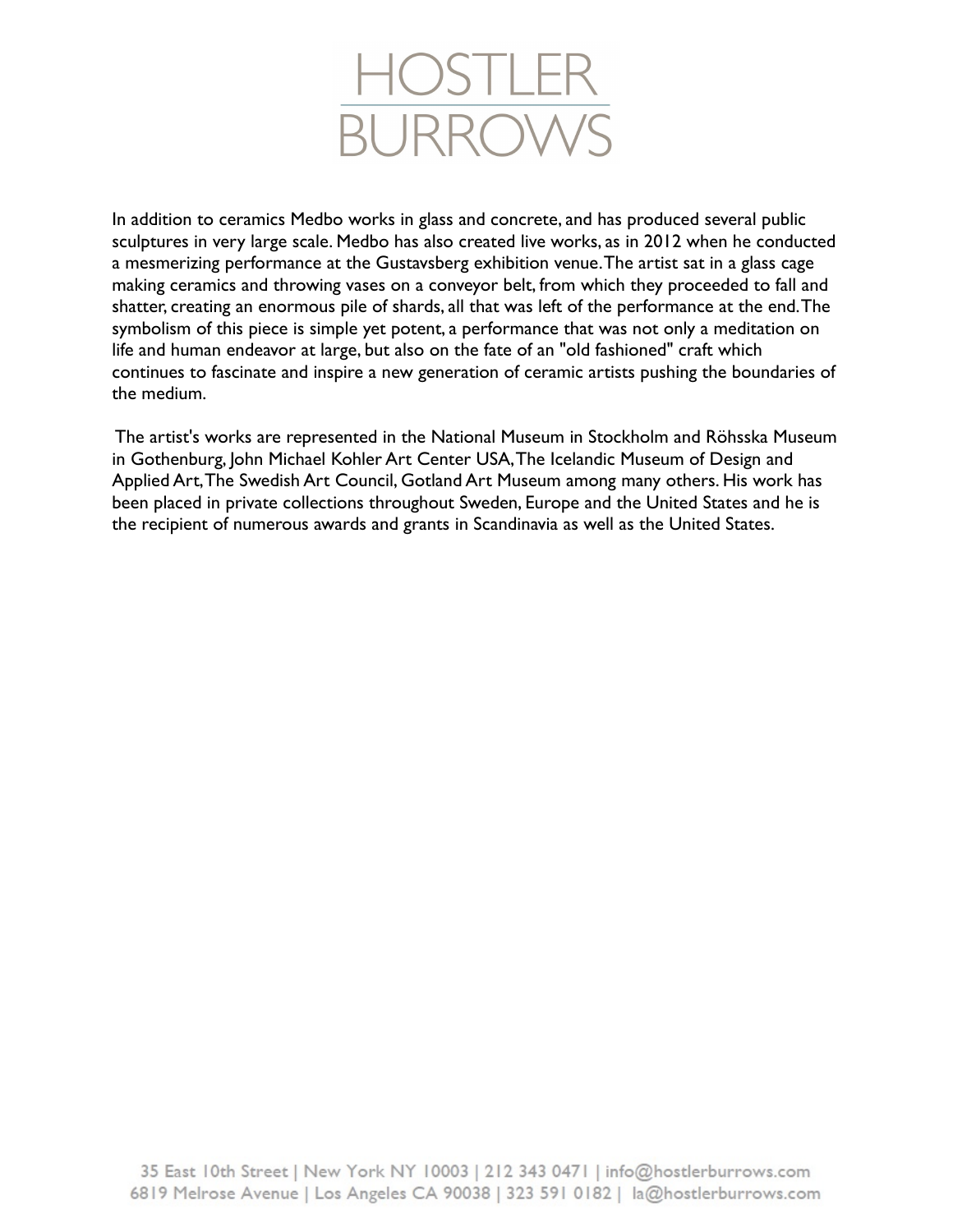

# **MÅRTEN MEDBO**

**Swedish, b. 1964**

#### **EDUCATION**

- 2016 Ph.D, Crafts, University of Gothenburg
- 1993 Special Student, Konstfack, University College of Art, Craft and Design, Institution of Interior Design
- 1992 MFA, Konstfack, University College of Art, Craft and Design, Institution of Glass and **Ceramics**

#### **SELECT SOLO EXHIBITIONS**

- 2018 "Morphology" Gallerie NeC, Paris (FR) "Oddball"Galleri Christian Larsen, Stockholm (SE)
- 2017 "Thinking Through Clay" Katrineholms konsthall (SE)
- 2016 Market, Christian Larsen Gallery, Stockholm (SE) "Endnote" Thomasen Gallery, Gothenburg (SE)
- 2015 "Mårten Medbo" Christian Larsen Gallery, Stockholm (SE)
- 2013 "Homo Capax" Galerie NeC & Swedish Institute, Paris (FR)
- 2012 "Han med aporna" Gotlandic Art Museum(SE)
- 2011 "Schoolyard Monkeys" Galerie NeC, Paris (FR)
- 2010 "Schoolyard Monkeys", Galleri Inger Molin, Stockholm (SE)
- 2009 "céramiques & verres" Galerie NeC, Paris (FR) "Creatures" Nääs Konsthantverk (SE)
- 2008 "Oh I did't know" John Michael Kohler Art Center (US)
- 2007 "L-ABC",Galleri Inger Molin, Stockholm (SE)

#### **SELECT GROUP EXHIBITIONS**

- 2015 "Soul of a Bowl" Vogooze Gallery, Seoul "Zwinger und ich" Bommuldsfabriken (NO)
- 2014 "Fire" Venus over Manhattan, New York "European ceramic context" Bornholm (DK)
- 2012 "Making knowledge" Gustavsbergs konsthall (SE)
- 2011 "Swedish Contemporary Craft Art", Seoul (KR)
- 2010 "Black, Blanc, Rouge", Galerie NeC, Paris (FR)
- 2009 "Formfröjd" Kulturen i Lund (SE)
- 2008 "Taide" Galeria Norsu, Helsingfors (FI)
- 2007 "Voices" exhibition on tour; Chateauroux bienale (FR)